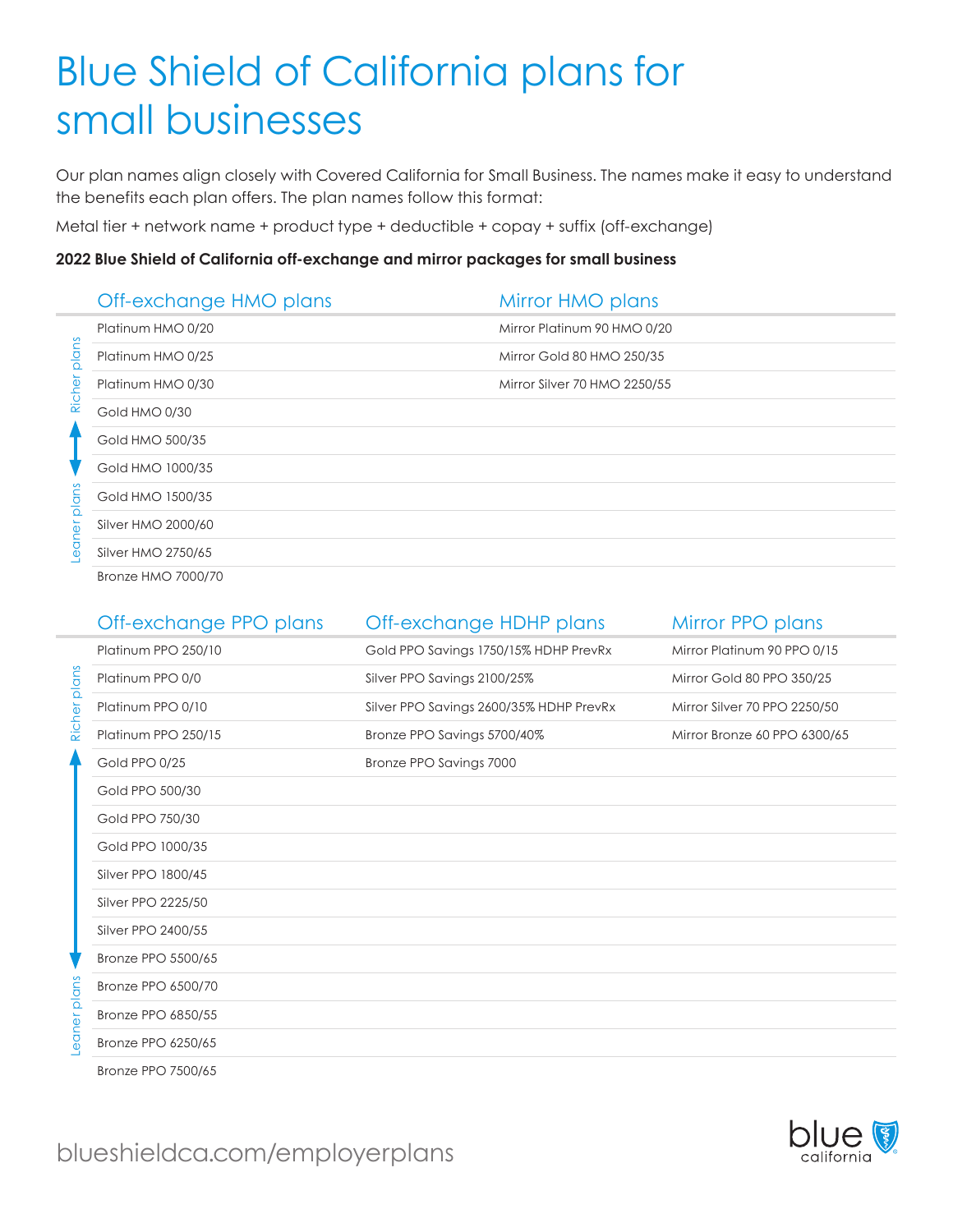## Off-exchange HMO plans

All HMO plans available on the Access+ HMO°, Local Access+ HMO°, or Trio ACO networks.

| Benefits*                                                         |                                  | Platinum<br>coverage                           |                                                | Gold<br>coverage                               |                                     |                                              | Silver<br>coverage                            |                                        | <b>Bronze</b><br>coverage                |                                          |                                                             |
|-------------------------------------------------------------------|----------------------------------|------------------------------------------------|------------------------------------------------|------------------------------------------------|-------------------------------------|----------------------------------------------|-----------------------------------------------|----------------------------------------|------------------------------------------|------------------------------------------|-------------------------------------------------------------|
|                                                                   |                                  | Platinum<br><b>HMO</b><br>0/20<br><b>OffEx</b> | Platinum<br><b>HMO</b><br>0/25<br><b>OffEx</b> | Platinum<br><b>HMO</b><br>0/30<br><b>OffEx</b> | Gold<br><b>HMO</b><br>0/30<br>OffEx | Gold<br><b>HMO</b><br>500/35<br><b>OffEx</b> | Gold<br><b>HMO</b><br>1000/35<br><b>OffEx</b> | Gold<br><b>HMO</b><br>1500/35<br>OffEx | Silver<br><b>HMO</b><br>2000/60<br>OffEx | Silver<br><b>HMO</b><br>2750/65<br>Offex | <b>Bronze Trio</b><br><b>HMO</b><br>7000/70<br><b>OffEx</b> |
| Calendar-year medical<br>deductible                               |                                  | \$0                                            | \$0                                            | \$0                                            | \$0                                 | \$500                                        | \$1,000                                       | \$1,500                                | \$2,000                                  | \$2,750                                  | \$7,000                                                     |
| Calendar-year out-of-pocket<br>maximum                            |                                  | \$1,900                                        | \$2,350                                        | \$2,700                                        | \$6,750                             | \$7,500                                      | \$7,500                                       | \$8,150                                | \$8,350                                  | \$8,350                                  | \$8,350                                                     |
| Copay                                                             |                                  | \$20                                           | \$25                                           | \$30                                           | \$30                                | \$35                                         | \$35                                          | \$35                                   | \$60                                     | \$65                                     | \$70                                                        |
| <b>Preventive health benefits</b>                                 |                                  | No<br>charge                                   | <b>No</b><br>charge                            | <b>No</b><br>charge                            | <b>No</b><br>charge                 | No<br>charge                                 | <b>No</b><br>charge                           | No<br>charge                           | <b>No</b><br>charge                      | <b>No</b><br>charge                      | <b>No</b><br>charge                                         |
| Inpatient hospitalization                                         |                                  | \$500                                          | \$250                                          | \$500                                          | \$600                               | $20\%$ <sup>†</sup>                          | $20\%$ <sup>†</sup>                           | $20\%$ <sup>†</sup>                    | 45%+                                     | 45%                                      | 50%                                                         |
| <b>Emergency room services</b><br>not resulting in admission      |                                  | \$200                                          | \$250                                          | \$250                                          | \$325                               | \$300 <sup>+</sup>                           | \$300 <sup>t</sup>                            | \$300 <sup>t</sup>                     | 50%                                      | 50%                                      | 50%+                                                        |
| Prenatal and preconception<br>physician office visits             |                                  | No<br>charge                                   | <b>No</b><br>charge                            | <b>No</b><br>charge                            | <b>No</b>                           | No<br>charge charge                          | No<br>charge                                  | <b>No</b><br>charge                    | <b>No</b><br>charge                      | <b>No</b><br>charge                      | No<br>charge                                                |
| Calendar-year pharmacy<br>deductible                              |                                  | \$0                                            | \$0                                            | \$0                                            | \$0                                 | \$0                                          | \$100                                         | \$100                                  | \$400                                    | \$0                                      | \$0                                                         |
|                                                                   | Tier 1 drugs                     | \$5                                            | \$5                                            | \$5                                            | \$15                                | \$15                                         | \$15                                          | \$15                                   | \$20 <sup>†</sup>                        | \$20                                     | \$25                                                        |
| Retail<br>prescriptions* <sup>‡</sup>                             | Tier 2 drugs                     | \$15                                           | \$15                                           | \$15                                           | \$35                                | \$35                                         | $$35^{\dagger}$                               | $$35^{\dagger}$                        | $$85^{\dagger}$                          | \$85                                     | \$115                                                       |
| (up to a<br>30-day supply)                                        | Tier 3 drugs                     | \$25                                           | \$25                                           | \$25                                           | \$55                                | \$55                                         | $$55^{\dagger}$                               | $$55^{\dagger}$                        | $$115^{\dagger}$                         | \$115                                    | \$160                                                       |
|                                                                   | Tier 4 and<br>specialty<br>drugs | 20%                                            | 20%                                            | 20%                                            | 20%                                 | 20%                                          | $20\%$ <sup>†</sup>                           | $20\%$ <sup>†</sup>                    | 40%                                      | 45%                                      | 50%+                                                        |
| Chiropractic<br>(up to 15 visits per member<br>per calendar year) |                                  | \$15                                           | \$15                                           | \$15                                           | \$15                                | \$15                                         | \$15                                          | \$15                                   | \$15                                     | \$15                                     | \$15                                                        |
| Acupuncture                                                       |                                  | \$15                                           | \$15                                           | \$15                                           | \$15                                | \$15                                         | \$15                                          | \$15                                   | \$15                                     | \$15                                     | \$15                                                        |
| Teladoc                                                           |                                  | \$0                                            | \$0                                            | \$0                                            | \$0                                 | \$0                                          | \$0                                           | \$0                                    | \$0                                      | \$0                                      | \$0                                                         |

\* Calendar-year deductible shown is for an individual. See Summary of Benefits for family plan deductibles.

† Subject to the calendar-year deductible.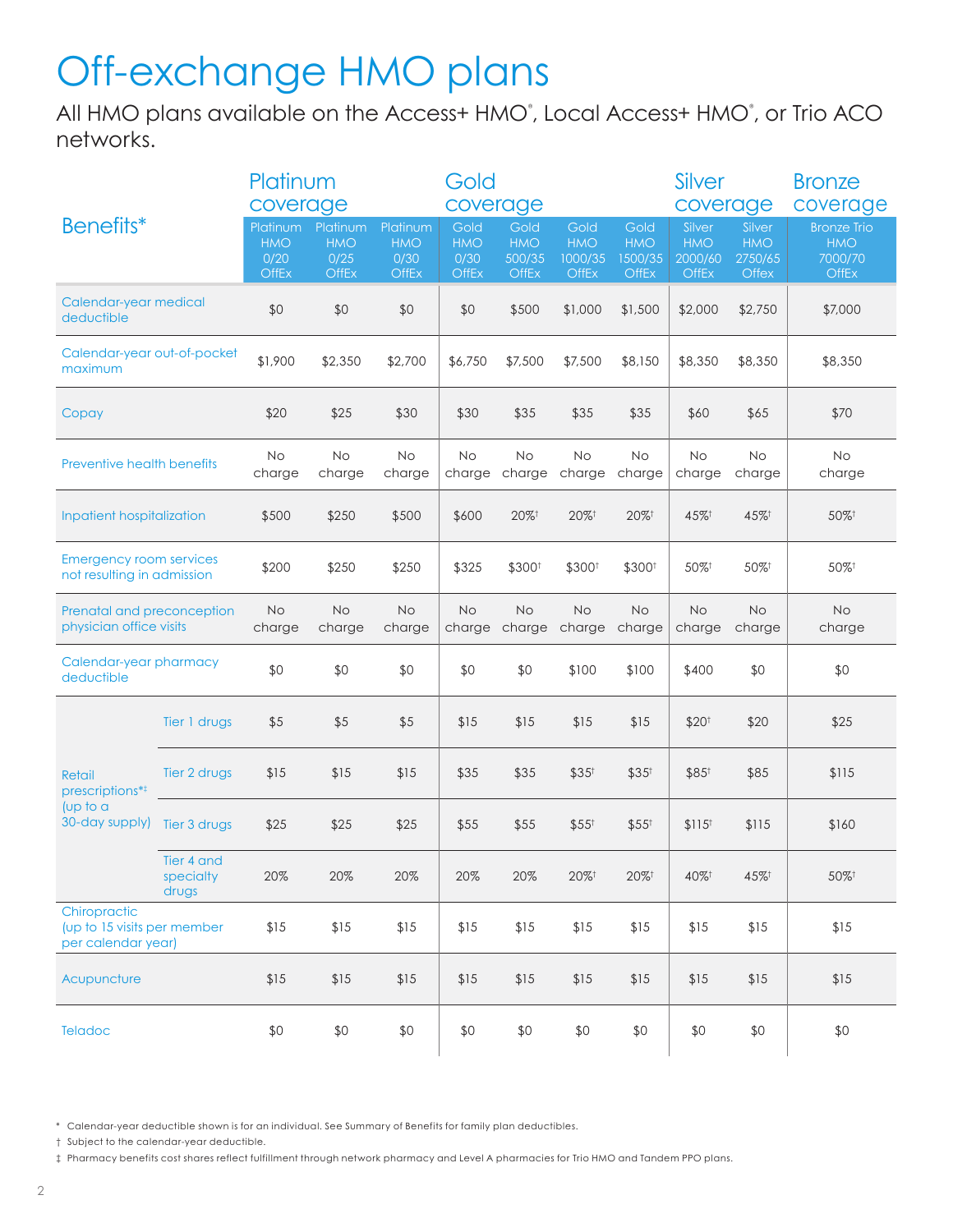## Off-exchange PPO plans

PPO plans are available on both the Full PPO Network and Tandem PPO Network. Groups may offer plans from both networks.

|                                                                   |                                  | Platinum coverage                   |                                  |                                   |                                     |  |  |  |
|-------------------------------------------------------------------|----------------------------------|-------------------------------------|----------------------------------|-----------------------------------|-------------------------------------|--|--|--|
| Benefits*                                                         |                                  | <b>Platinum PPO</b><br>250/10 OffEx | <b>Platinum PPO</b><br>0/0 OffEx | <b>Platinum PPO</b><br>0/10 OffEx | <b>Platinum PPO</b><br>250/15 OffEx |  |  |  |
| Calendar-year medical<br>deductible                               |                                  | \$250                               | \$0                              | \$0                               | \$250                               |  |  |  |
| Calendar-year out-of-pocket<br>maximum                            |                                  | \$3,000                             | \$4,500                          | \$4,500                           | \$4,300                             |  |  |  |
| Copay                                                             |                                  | \$10                                | \$0                              | \$10                              | \$15                                |  |  |  |
| Preventive health benefits                                        |                                  | No charge                           | No charge                        | No charge                         | No charge                           |  |  |  |
| Inpatient hospitalization                                         |                                  | $10\%$ <sup>†</sup>                 | 10%                              | 10%                               | $10\%$ <sup>†</sup>                 |  |  |  |
| <b>Emergency room services</b><br>not resulting in admission      |                                  | $$150 + 10\%$ <sup>†</sup>          | $$250 + 10\%$                    | $$150 + 10\%$                     | $$150 + 10\%$ <sup>†</sup>          |  |  |  |
| Prenatal and preconception<br>physician office visits             |                                  | No charge                           | No charge                        | No charge                         | No charge                           |  |  |  |
| Calendar-year pharmacy<br>deductible                              |                                  | \$0                                 | \$0                              | \$0                               | \$0                                 |  |  |  |
|                                                                   | Tier 1 drugs                     | \$10                                | \$0                              | \$5                               | \$5                                 |  |  |  |
| Retail<br>prescriptions <sup>‡</sup>                              | Tier 2 drugs                     | \$25                                | \$30                             | \$30                              | \$30                                |  |  |  |
| $($ up to a<br>30-day supply)                                     | Tier 3 drugs                     | \$40                                | \$50                             | \$50                              | \$50                                |  |  |  |
|                                                                   | Tier 4 and<br>specialty<br>drugs | 20%                                 | 30%                              | 30%                               | 30%                                 |  |  |  |
| Chiropractic<br>(Up to 20 visits per member<br>per calendar year) |                                  | \$10                                | \$10                             | \$10                              | \$10                                |  |  |  |
| Acupuncture                                                       |                                  | $$25^{\dagger}$                     | \$25                             | \$25                              | $$25$ <sup>t</sup>                  |  |  |  |
| Teladoc                                                           |                                  | \$0                                 | \$0                              | \$0                               | \$0                                 |  |  |  |

\* Calendar-year deductible shown is for an individual. See Summary of Benefits for family plan deductibles.

† Subject to the calendar-year deductible.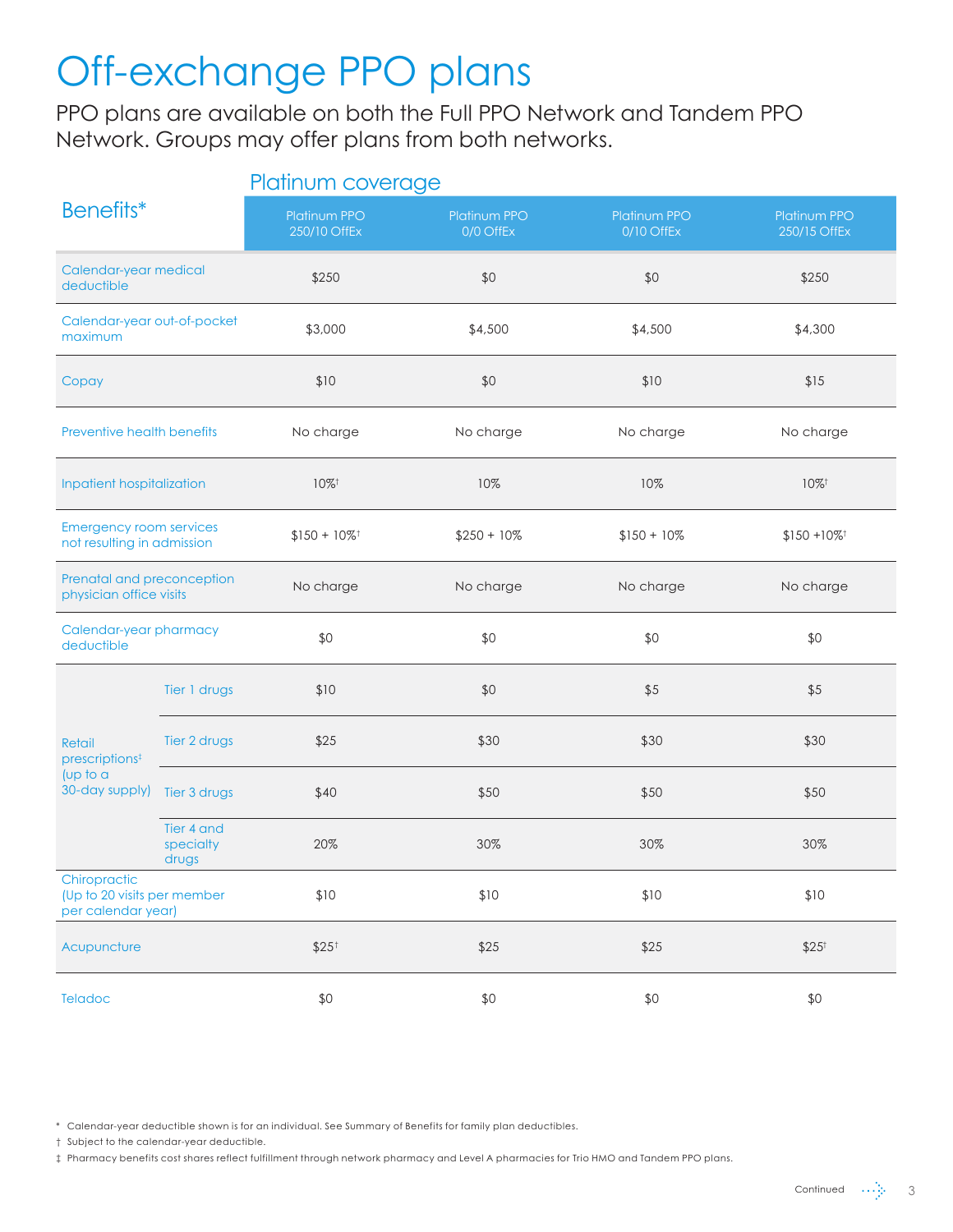## Off-exchange PPO plans

PPO plans are available on both the Full PPO Network and Tandem PPO Network. Groups may now offer plans from both networks.

|                                                                                 |                                  | Gold coverage                 |                                                          |                                 |                                  |
|---------------------------------------------------------------------------------|----------------------------------|-------------------------------|----------------------------------------------------------|---------------------------------|----------------------------------|
| Benefits*                                                                       |                                  | <b>Gold PPO</b><br>0/25 OffEx | <b>Gold PPO</b><br>500/30 OffEx                          | <b>Gold PPO</b><br>750/30 OffEx | <b>Gold PPO</b><br>1000/35 OffEx |
| Calendar-year medical<br>deductible                                             |                                  | \$0                           | \$500                                                    | \$750                           | \$1,000                          |
| Calendar-year out-of-pocket<br>maximum                                          |                                  | \$8,100                       | \$8,150                                                  | \$8,150                         | \$8,150                          |
| Copay                                                                           |                                  | \$25                          | \$30                                                     | \$30                            | \$35                             |
| Preventive health benefits                                                      |                                  | No charge                     | No charge                                                | No charge                       | No charge                        |
| Inpatient hospitalization                                                       |                                  | 30%                           | $20\%$ <sup>†</sup>                                      | 20%                             | $20\%$ <sup>†</sup>              |
| <b>Emergency room services</b><br>not resulting in admission                    |                                  | $$250 + 30\%$                 | $$250 + 20\%$ <sup>†</sup><br>$$250 + 20\%$ <sup>†</sup> |                                 | $$250 + 20\%$ <sup>†</sup>       |
| Prenatal and preconception<br>physician office visits                           |                                  | No charge                     | No charge                                                | No charge                       | No charge                        |
| Calendar-year pharmacy<br>deductible                                            |                                  | \$0                           | \$100                                                    | \$250                           | \$300                            |
|                                                                                 | Tier 1 drugs                     | \$15                          | \$15                                                     | \$10                            | \$10                             |
| Retail<br>prescriptions <sup>‡</sup>                                            | Tier 2 drugs                     | \$40                          | \$50 <sup>†</sup>                                        | \$40 <sup>†</sup>               | \$40 <sup>†</sup>                |
| [up to a]<br>30-day supply)                                                     | Tier 3 drugs                     | \$60                          | \$80 <sup>t</sup>                                        | \$70 <sup>†</sup>               | \$70 <sup>t</sup>                |
|                                                                                 | Tier 4 and<br>specialty<br>drugs | 30%                           | $30\%$ <sup>†</sup>                                      | $30\%$ <sup>†</sup>             | $30\%$ <sup>†</sup>              |
| Chiropractic* <sup>†</sup><br>(up to 12 visits per member<br>per calendar year) |                                  | \$10                          | \$10                                                     | \$10                            | \$10                             |
| Acupuncture                                                                     |                                  | \$25                          | $$25^{\dagger}$                                          | $$25$ <sup>t</sup>              | $$25^{\dagger}$                  |
| Teladoc                                                                         |                                  | \$0                           | \$0                                                      | \$0                             | \$0                              |

\* Calendar-year deductible shown is for an individual. See Summary of Benefits for family plan deductibles.

† Subject to the calendar-year deductible.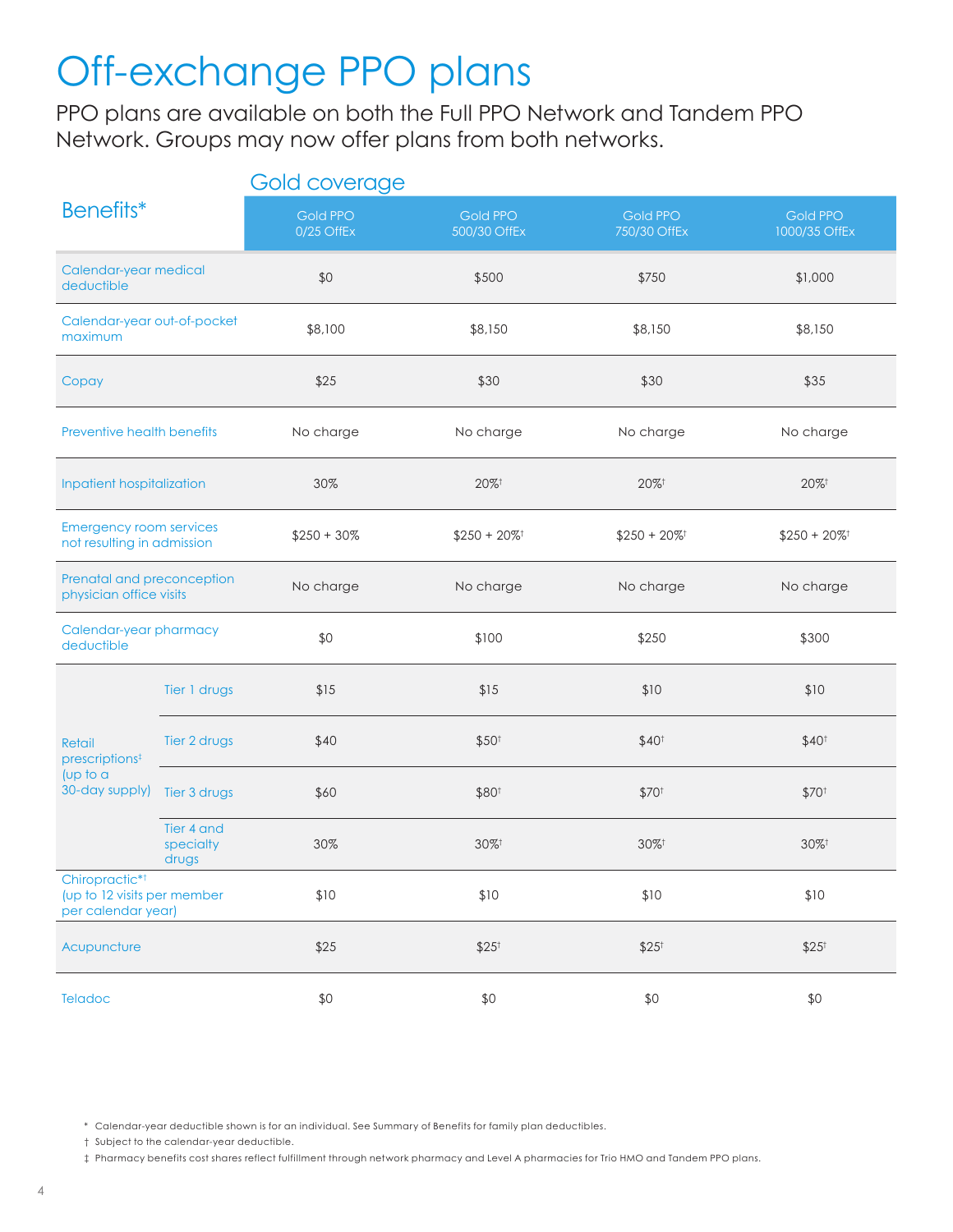## Off-exchange PPO plans

PPO plans are available on both the Full PPO Network and Tandem PPO Network. Groups may offer plans from both networks.

|                                                                   |                                  | Silver coverage                              |                                   |                                              | <b>Bronze coverage</b>                       |                                              |                                              |                                              |                                              |
|-------------------------------------------------------------------|----------------------------------|----------------------------------------------|-----------------------------------|----------------------------------------------|----------------------------------------------|----------------------------------------------|----------------------------------------------|----------------------------------------------|----------------------------------------------|
| Benefits*                                                         |                                  | <b>Silver PPO</b><br>1800/45<br><b>OffEx</b> | Silver PPO<br>2225/50<br>$OffEx*$ | <b>Silver PPO</b><br>2400/55<br><b>OffEx</b> | <b>Bronze PPO</b><br>5500/65<br><b>OffEx</b> | <b>Bronze PPO</b><br>6500/70<br><b>OffEx</b> | <b>Bronze PPO</b><br>6850/55<br><b>OffEx</b> | <b>Bronze PPO</b><br>6250/65<br><b>OffEx</b> | <b>Bronze PPO</b><br>7500/65<br><b>OffEx</b> |
| Calendar-year medical<br>deductible                               |                                  | \$1,800                                      | \$2,225                           | \$2,400                                      | \$5,500                                      | \$6,500                                      | \$6,850                                      | \$6,250                                      | \$7,500                                      |
| Calendar-year out-of-pocket<br>maximum                            |                                  | \$8,350                                      | \$8,200                           | \$8,200                                      | \$11,000                                     | \$13,000                                     | \$8,350                                      | \$8,350                                      | \$8,350                                      |
| Copay                                                             |                                  | \$45                                         | \$50 <sup>t</sup>                 | \$55                                         | $$65^{\dagger}$                              | \$70 <sup>t</sup>                            | $$55^{\dagger}$                              | $$65^{\dagger}$                              | $$65^{\dagger}$                              |
| <b>Preventive health benefits</b>                                 |                                  | No charge                                    | No charge                         | No charge                                    | No charge                                    | No charge                                    | No charge                                    | No charge                                    | No charge                                    |
| Inpatient hospitalization                                         |                                  | 35%+                                         | 40%                               | 40%                                          | 50%+                                         | 50%+                                         | 35%+                                         | 40%+                                         | 50%+                                         |
| <b>Emergency room services</b><br>not resulting in admission      |                                  | $$300 +$<br>\$35%                            | $$350 +$<br>40%+                  | $$350 +$<br>40%+                             | 50%+                                         | 50%                                          | 50%                                          | 50%                                          | 50%+                                         |
| Prenatal and preconception<br>physician office visits             |                                  | No charge                                    | No charge                         | No charge                                    | No charge                                    | No charge                                    | No charge                                    | No charge                                    | No charge                                    |
| Calendar-year pharmacy<br>deductible                              |                                  | \$300                                        | \$300                             | \$300                                        | \$500                                        | \$300                                        | \$650                                        | Integrated<br>with<br>medical                | Integrated<br>with<br>medical                |
|                                                                   | Tier 1 drugs                     | \$20                                         | \$20                              | \$20                                         | \$20                                         | \$20                                         | \$20                                         | \$20                                         | \$20                                         |
| <b>Retail</b>                                                     | Tier 2 drugs                     | $$75^{\dagger}$                              | \$50                              | $$75^{\dagger}$                              | 50%+                                         | 50%+                                         | $$65^{\dagger}$                              | $$65^{\dagger}$                              | 50%+                                         |
| prescriptions <sup>‡</sup><br>$($ up to a                         | Tier 3 drugs                     | \$115 <sup>†</sup>                           | \$115 <sup>†</sup>                | \$115 <sup>†</sup>                           | 50%+                                         | 50%+                                         | \$90 <sup>t</sup>                            | \$90 <sup>t</sup>                            | 50%+                                         |
| 30-day supply)                                                    | Tier 4 and<br>specialty<br>drugs | $30\%$ <sup>†</sup>                          | 40%+                              | 40%+                                         | 50%+                                         | 50%+                                         | 40%                                          | 30%+                                         | 50%+                                         |
| Chiropractic<br>(up to 12 visits per member<br>per calendar year) |                                  | \$15                                         | \$15                              | \$15                                         | \$15                                         | \$15                                         | \$15                                         | \$15                                         | 50%+                                         |
| Acupuncture                                                       |                                  | $$25^{\dagger}$                              | $$25^{\dagger}$                   | $$25^{\dagger}$                              | $$25^{\dagger}$                              | $$25^{\dagger}$                              | $$25^{\dagger}$                              | $$25^{\dagger}$                              | 50%+                                         |
| <b>Teladoc</b>                                                    |                                  | \$0                                          | \$0                               | \$0                                          | \$0                                          | \$0                                          | \$0                                          | \$0                                          | \$0 <sup>†</sup>                             |

\* Calendar-year deductible shown is for an individual. See Summary of Benefits for family plan deductibles.

† Subject to the calendar-year deductible.

‡ Pharmacy benefits cost shares reflect fulfillment through network pharmacy and Level A pharmacies for Trio HMO and Tandem PPO plans.

∞ Plan includes **Value Based Benefits:**

 The following services are provided at \$0 Copay Share when you see a Participating Provider for treatment of diabetes, asthma, chronic obstructive pulmonary disease (COPD), or coronary artery disease (CAD); the Calendar Year Deductible does not apply to these services:

• Primary care or Specialist care office visits when your provider determines that the purpose of the visit is to treat a condition listed above;

• Lipid panel in a laboratory center or Outpatient Department of a Hospital (diabetes and CAD only);

• Metabolic panel in a laboratory center or Outpatient Department of a Hospital (diabetes and CAD only);

• Blood glucose, creatinine clearance, hemoglobin A1c, liver function, and microalbumin tests in a laboratory center or Outpatient Department of a Hospital (diabetes only); and

• Peak flow meter (asthma and COPD only).

§ Primary care visit \$50/visit; or \$0/visit under the Value Based Program. Specialty care office visit \$75/visit; or \$0/visit under Value Based Program. Podiatric services \$75/visit; or \$0/ visit under the Value Based Program.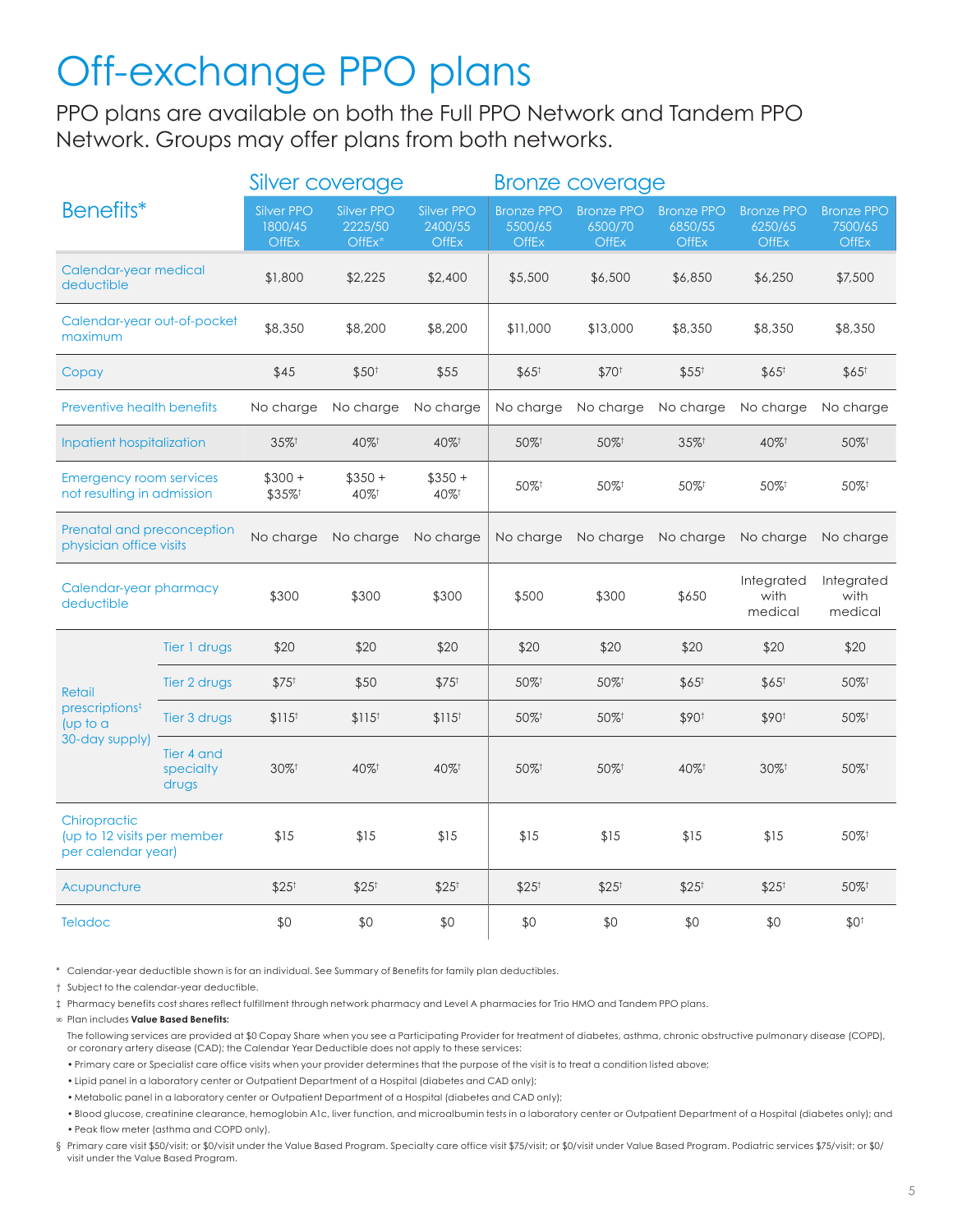## HSA-compatible HDHP PPO plans

PPO plans are available on both the Full PPO Network and Tandem PPO Network. Groups may offer plans from both networks.

| Benefits*                                                         |                                  | Gold<br>coverage                                          | Silver<br>coverage                                    |                                                             | <b>Bronze</b><br>coverage                             |                                                   |
|-------------------------------------------------------------------|----------------------------------|-----------------------------------------------------------|-------------------------------------------------------|-------------------------------------------------------------|-------------------------------------------------------|---------------------------------------------------|
|                                                                   |                                  | <b>Gold PPO Savings</b><br>1750/15%<br><b>HDHP PrevRx</b> | <b>Silver PPO Savings</b><br>2100/25%<br><b>OffEx</b> | <b>Silver PPO Savings</b><br>2600/35%<br><b>HDHP PrevRx</b> | <b>Bronze PPO Savings</b><br>5700/40%<br><b>OffEx</b> | <b>Bronze PPO Savings</b><br>7000<br><b>OffEx</b> |
| Calendar-year integrated<br>medical and pharmacy<br>deductible    |                                  | \$1,750                                                   | \$2,100                                               | \$2,600                                                     | \$5,700                                               | \$7,000                                           |
| Calendar-year out-of-pocket<br>maximum                            |                                  | \$3,000                                                   | \$6,900                                               | \$7,000                                                     | \$7,000                                               | \$7,000                                           |
| Copay                                                             |                                  | 15%+                                                      | $25\%$ <sup>†</sup>                                   | $35\%$ <sup>†</sup>                                         | 40%                                                   | \$0 <sup>†</sup>                                  |
| Preventive health benefits                                        |                                  | No charge                                                 | No charge                                             | No charge                                                   | No charge                                             | No charge                                         |
| Inpatient hospitalization                                         |                                  | $15\%$ <sup>†</sup>                                       | $25\%$ <sup>†</sup>                                   | $35\%$ <sup>†</sup>                                         | 40%                                                   | \$0 <sup>†</sup>                                  |
| <b>Emergency room services</b><br>not resulting in admission      |                                  | $$150 + 15\%$ <sup>†</sup>                                | $$150 + 25\%$ <sup>†</sup>                            | $$150 + 35\%$ <sup>†</sup>                                  | $$250 + 40\%$ <sup>†</sup>                            | \$0 <sup>†</sup>                                  |
| Prenatal and preconception<br>physician office visits             |                                  | No charge                                                 | No charge                                             | No charge                                                   | No charge                                             | No charge                                         |
| Calendar-year pharmacy<br>deductible                              |                                  | Integrated with<br>medical                                | Integrated with<br>medical                            | Integrated with<br>medical                                  | Integrated with<br>medical                            | Integrated with<br>medical                        |
|                                                                   | Tier 1 drugs                     | $$10^{+}$                                                 | \$20 <sup>†</sup>                                     | $35\%$ <sup>†</sup>                                         | 40%                                                   | \$0 <sup>†</sup>                                  |
| Retail<br>prescriptions <sup>‡</sup>                              | Tier 2 drugs                     | \$30 <sup>†</sup>                                         | $$65^{\dagger}$                                       | $35\%$ <sup>†</sup>                                         | 40%                                                   | \$0 <sup>†</sup>                                  |
| $($ up to a<br>30-day supply)                                     | Tier 3 drugs                     | \$50 <sup>†</sup>                                         | \$100 <sup>†</sup>                                    | $35\%$ <sup>†</sup>                                         | 40%                                                   | \$0 <sup>†</sup>                                  |
|                                                                   | Tier 4 and<br>specialty<br>drugs | \$30%                                                     | $30\%$ <sup>†</sup>                                   | $35\%$ <sup>†</sup>                                         |                                                       | $$0^{\dagger}$$                                   |
| Chiropractic<br>(up to 20 visits per member<br>per calendar year) |                                  | 15%+                                                      | $25\%$ <sup>†</sup>                                   | $35\%$ <sup>†</sup>                                         | 50%                                                   | \$0 <sup>†</sup>                                  |
| Acupuncture                                                       |                                  | $$25$ <sup>t</sup>                                        | $$25^{\dagger}$                                       | $$25^{\dagger}$                                             | $$25^{\dagger}$                                       | $$0^{\dagger}$                                    |
| Teladoc                                                           |                                  | \$0 <sup>†</sup>                                          | \$0 <sup>†</sup>                                      | \$0 <sup>†</sup>                                            | \$0 <sup>†</sup>                                      | \$0 <sup>†</sup>                                  |

\* Calendar-year deductible shown is for an individual. See Summary of Benefits for family plan deductibles.

† Subject to the calendar-year deductible.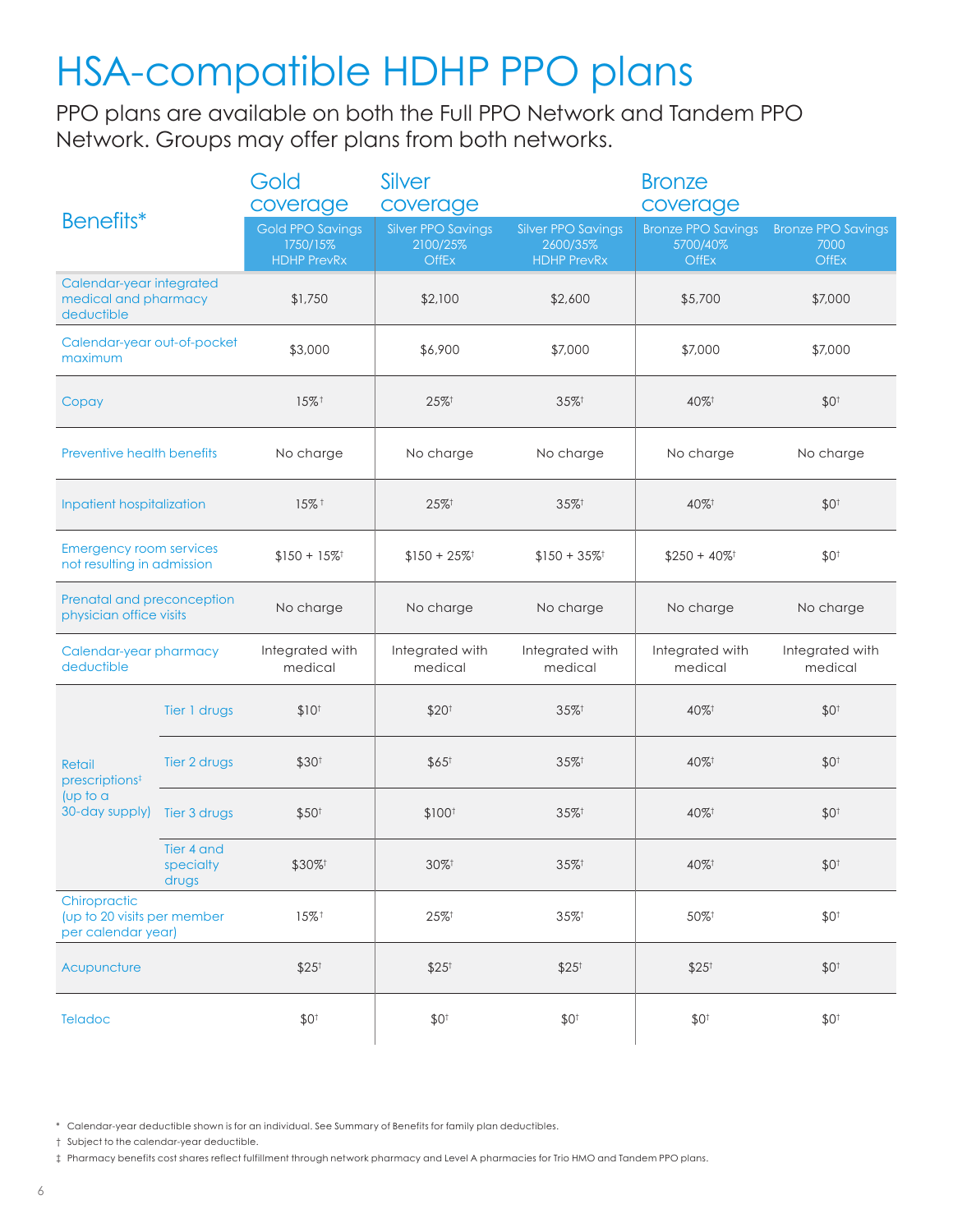## HMO mirror plans

Mirror HMO plans use the Trio HMO network. Plans in the Mirror Package cannot be offered alongside any plans from the Off-Exchange Package.

| Benefits*                                             |              | Platinum<br>coverage    | Gold<br>coverage      | Silver<br>coverage       |  |
|-------------------------------------------------------|--------------|-------------------------|-----------------------|--------------------------|--|
|                                                       |              | Platinum 90 HMO<br>0/20 | Gold 80 HMO<br>250/35 | Silver 70 HMO<br>2250/55 |  |
| Calendar-year medical<br>deductible                   |              | \$0                     | \$250                 | \$2,250                  |  |
| Calendar-year out-of-pocket<br>maximum                |              | \$4,500                 | \$7,800               | \$8,200                  |  |
| Copay                                                 |              | \$20                    | \$35                  | \$55                     |  |
| Preventive health benefits                            |              | No charge               | No charge             | No charge                |  |
| Inpatient hospitalization                             |              | \$250                   | \$600 <sup>t</sup>    | 30%+                     |  |
| <b>Emergency room services</b>                        |              | \$150                   | \$250 <sup>t</sup>    | \$30%                    |  |
| Prenatal and preconception<br>physician office visits |              | No charge               | No charge             | No charge                |  |
| Calendar-year pharmacy<br>deductible                  |              | \$0                     | \$0                   | \$300                    |  |
|                                                       | Tier 1 drugs | \$5                     | \$15                  | \$17                     |  |
| Retail<br>prescriptions <sup>‡</sup>                  | Tier 2 drugs | \$20                    | \$40                  | \$80 <sup>t</sup>        |  |
| (up to a<br>30-day supply) Tier 3 drugs               |              | \$30                    | \$70                  | \$110 <sup>†</sup>       |  |
|                                                       | Tier 4 drugs | 10%                     | 20%                   | $30\%$ <sup>†</sup>      |  |
| Chiropractic                                          |              | Not covered             | Not covered           | Not covered              |  |
| Acupuncture                                           |              | \$20                    | \$35                  | \$55                     |  |
| Teladoc                                               |              | \$0                     | \$0                   | \$0                      |  |

\* Calendar-year deductible shown is for an individual. See Summary of Benefits for family plan deductibles.

† Subject to the calendar-year deductible.